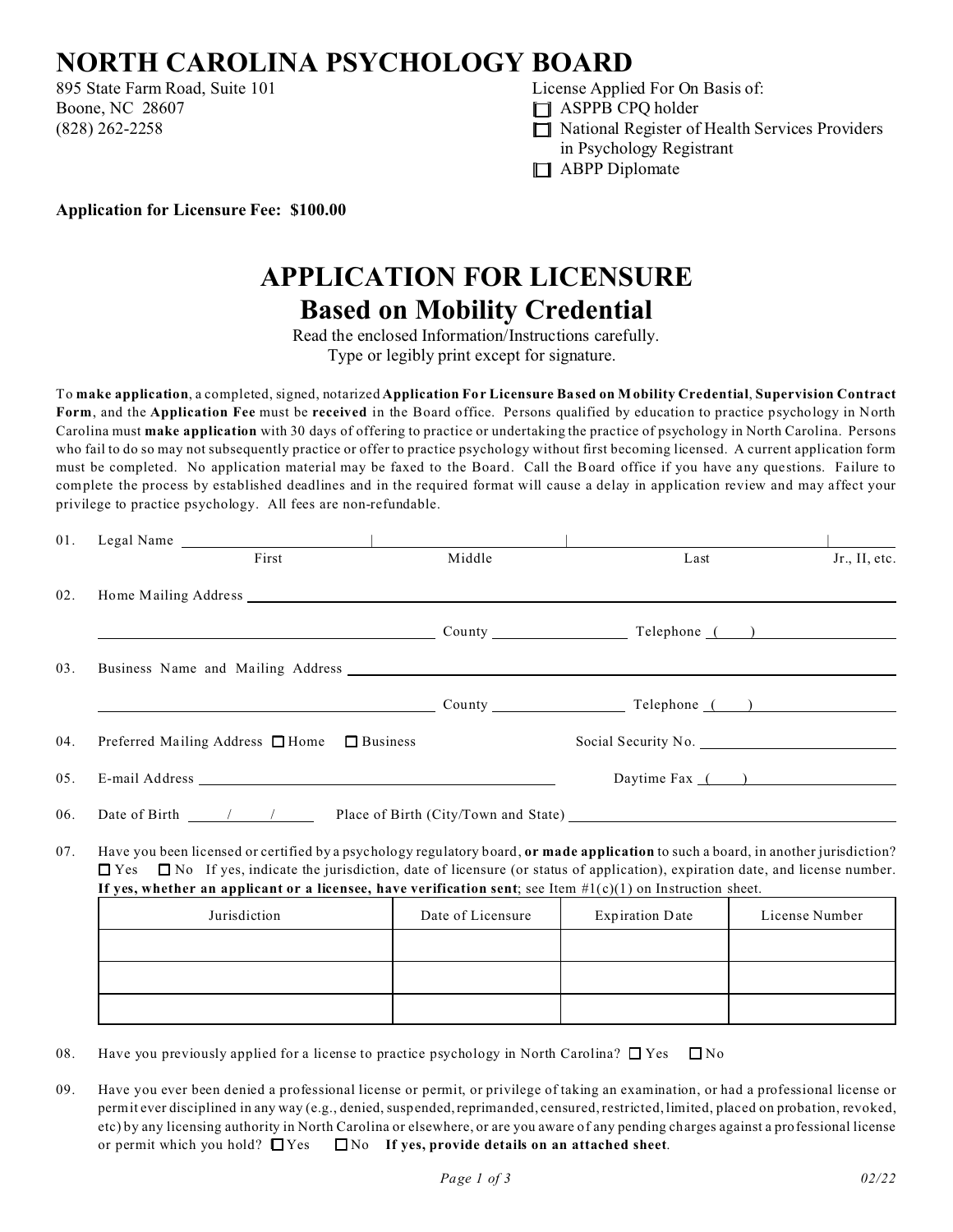$\Box$   $\Box$ 

 $\Box$  $\Box$ 

> $\Box$  $\Box$  $\Box$  $\Box$

 $\Box$  $\Box$